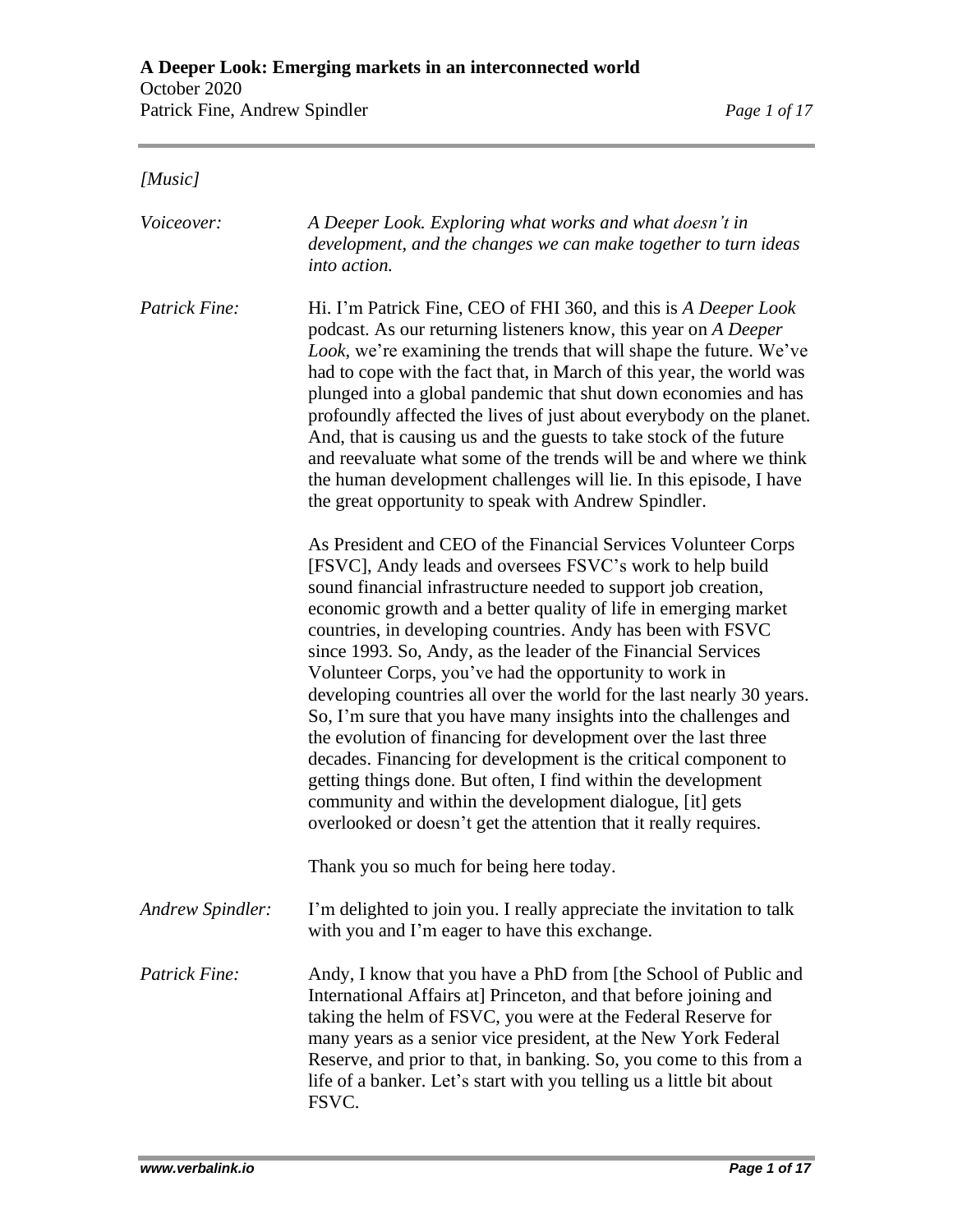*Andrew Spindler:* FSVC, or the Financial Services Volunteer Corps, is a unique notfor-profit organization with the mission of helping to build the sound financial infrastructure that is required to have a healthy market economy. A premise of our work, which I think is a very valid one, just as valid today as it was when the organization was founded in 1990, is that you can't have a healthy market economy without a decent financial sector. With a healthy market economy, you have an opportunity for job creation, and economic growth, and a better quality of life in a country that is impossible without it. What a healthy financial sector can do, is it can facilitate all of the financial flows that are essential to run day-to-day businesses, whether small or large, to provide a repository for savings of ordinary people as they go about their lives and try to think of the future.

> It provides the plumbing, the payments infrastructure that is essential to keep an economy moving, and prerequisites in a healthy financial system are a good central bank that can lead the financial sector, a good capability to supervise banks and other financial institutions. You need a healthy banking sector that can lend in a responsible arms-length way to credit worthy individuals and enterprises to fuel the economy. You need capital markets that can also fuel the growth of companies, as they need capital to support their growing operations. And, you need a payment system [that] kind of envelopes all of these other institutions. And, there are lots of other components, but those are the core ones. And, over the years, FSVC has focused in a demand-driven way on building these key pieces of infrastructure that are necessary to make a financial sector and an economy work smoothly.

> A key part of our approach is demand driven. We only work in countries where we're invited. We don't go in with an agenda of our own. Rather, we identify reformers in these countries and try to support their agendas, because we've learned that an agenda of our own isn't successful. It's reformers in these countries that have to lead the process of their own country's evolution. And, we can provide valuable backstopping for good reformers, essential backstopping to help them get where they want their countries to go. A key way that we've operated, also, is by sending experts on a volunteer basis, a pro bono basis. And, that's been important in a lot of ways. There's no profit motive that's driving the delivery of our technical assistance. Rather, we're drawing on individuals who've been very successful in their own careers.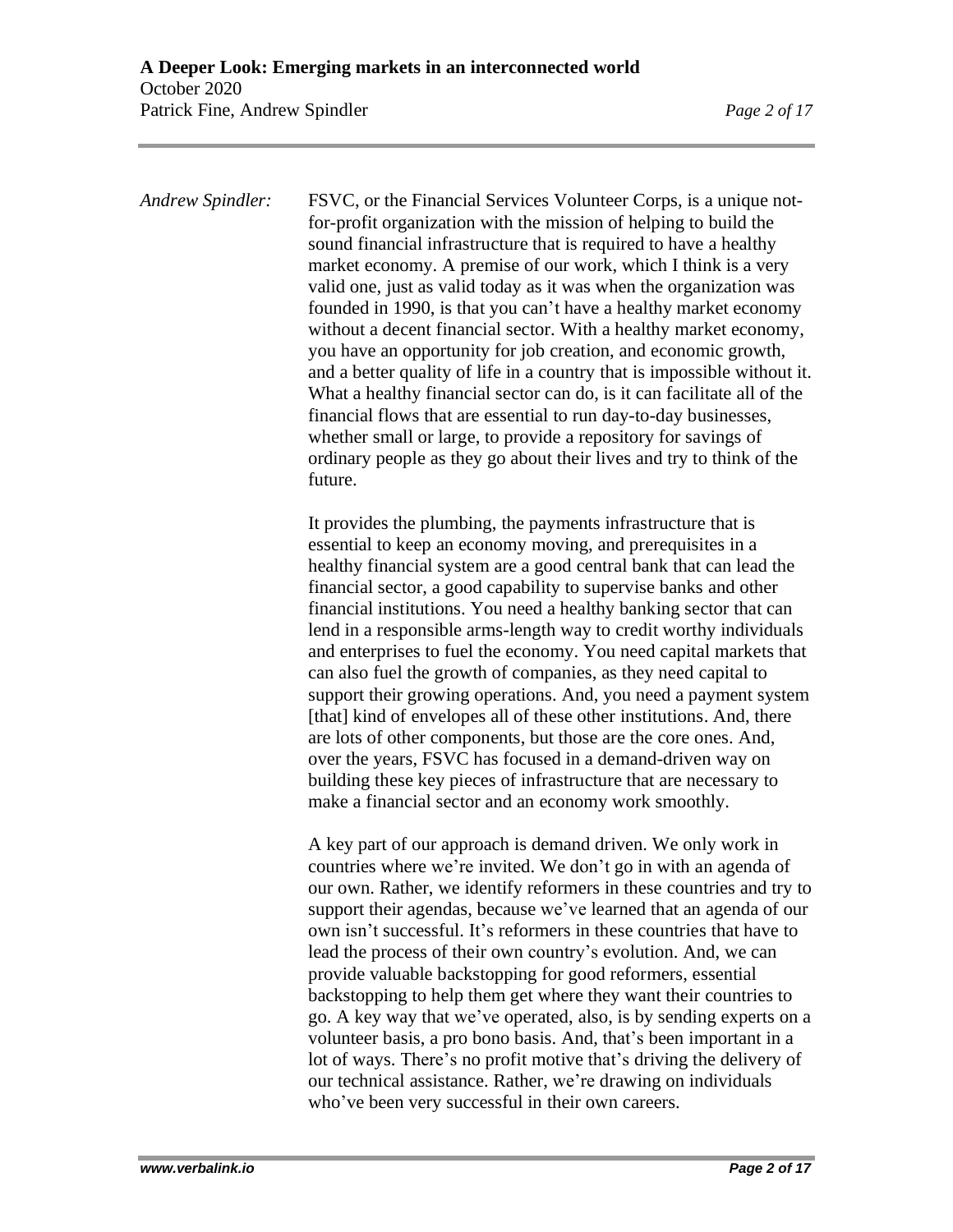|                  | They're stepping back from their jobs and wanting to share some<br>of the knowledge and experience that they developed in very<br>successful careers frankly to help make the world a better place.<br>And, that kind of honest motive is quickly perceived by most<br>counterparts. And, it tends to lead to a bonding and trust,<br>practitioner to practitioner, that facilitates the delivery of very<br>effective assistance. So, we've now worked in 60 countries over<br>the last 30 years, basically true to that model.                                                                                                                                                                                                                                                                                  |
|------------------|-------------------------------------------------------------------------------------------------------------------------------------------------------------------------------------------------------------------------------------------------------------------------------------------------------------------------------------------------------------------------------------------------------------------------------------------------------------------------------------------------------------------------------------------------------------------------------------------------------------------------------------------------------------------------------------------------------------------------------------------------------------------------------------------------------------------|
| Patrick Fine:    | Well, you used a very important word there, which is <i>trust</i> . And,<br>what we have found is that a key ingredient for effective<br>development work, and any kind of effective professional<br>collaboration, is trust. Now, you joined FSVC in 1993. In 1993, I<br>was working on financial sector reform in Uganda.                                                                                                                                                                                                                                                                                                                                                                                                                                                                                       |
|                  | And, what we were trying to do at the time was to create effective<br>bank supervision at the central bank, so supporting the central bank<br>to develop its capacity to supervise private commercial banks.<br>Because at the time, there were no commercial banks in Uganda.<br>They were state-owned banks. So, we were working with the<br>government of Uganda to establish the infrastructure for the<br>financial sector, which included establishing a stock exchange. So,<br>working on capital markets as well. Tell me, what have you seen<br>over the last nearly 30 years in terms of evolution of financial<br>sectors in frontier markets or in developing countries? And, then,<br>what do you see in the future, in the years ahead?                                                             |
| Andrew Spindler: | That's a very broad question, Patrick. And, you're taxing my<br>memory, all these years of work.                                                                                                                                                                                                                                                                                                                                                                                                                                                                                                                                                                                                                                                                                                                  |
|                  | I think one of the changes that I've seen is a much greater concern<br>with governance and an awareness of the responsibility of banks<br>and of a banking sector. And, some of that has come from within<br>the banks themselves, and some of it has been imposed on them by<br>a changing world. When I started this work, there were not a lot of<br>rigorous international standards for banks. They had just begun to<br>form a global set of standards in the late 1980s. And, in fact, I was<br>quite involved in that work to set up the first global capital<br>framework when I was at the New York Fed [Federal Reserve].<br>And, I also sat on the Basel Banking Supervision Committee that is<br>the principal committee supervising the global banking system and<br>setting supervisory standards. |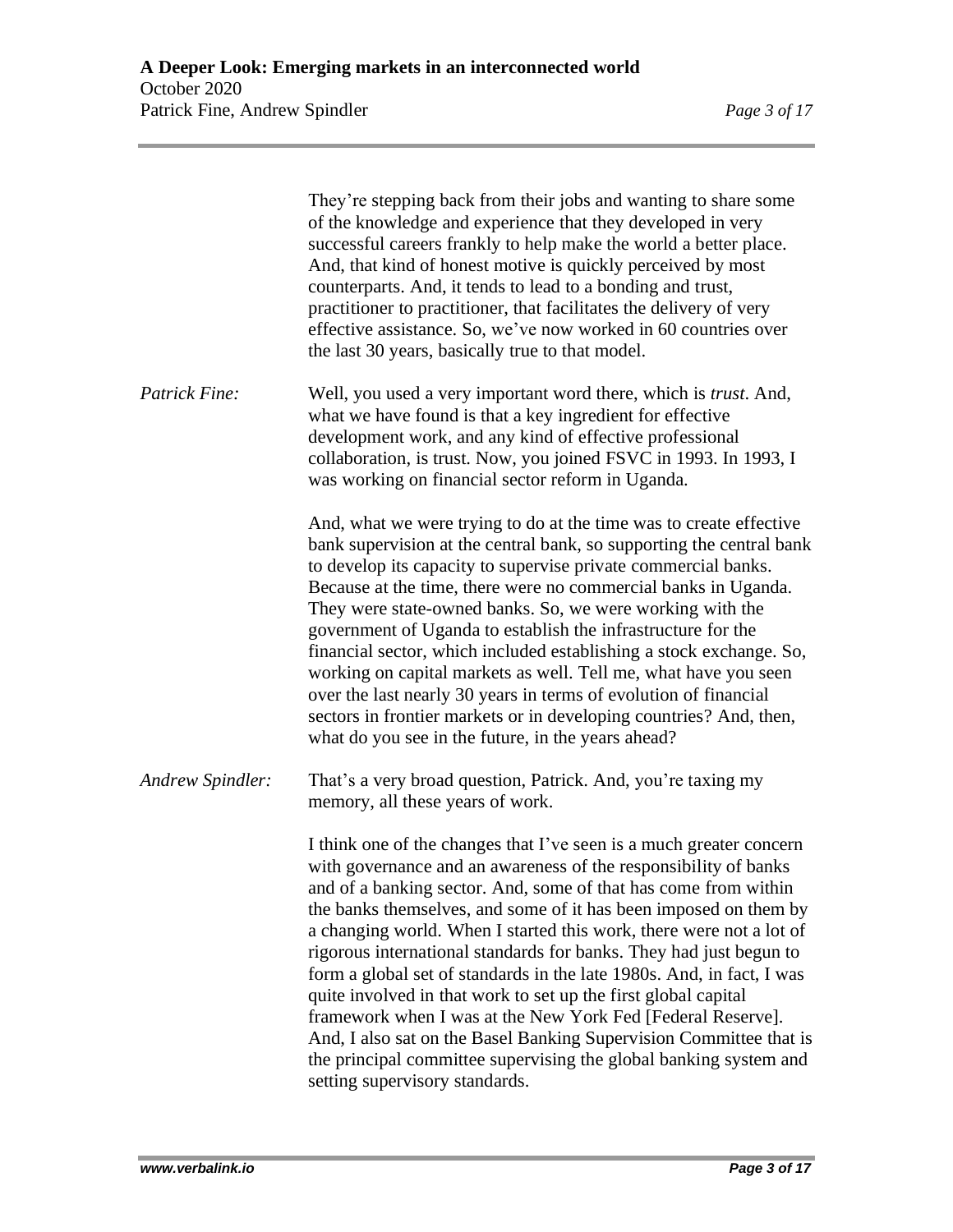The key institutions, like the Basel Committee, existed, but their work was limited to certain areas, such as capital standards, principally, at that time, with some other broader concerns, but capital was really number one. Over the intervening years, there have been many more international standards that have developed. And, not just from the Basel committee, but other key organizations, also. Some of them not so visible, in either the media or even to development experts. Yet, one that I would cite, that I think has played a really critical role in the last 10 to 15 years, is something called FATF, F-A-T-F, or the Financial Action Task Force. And, this organization operates out of some offices, a floor of offices in the OECD [Organisation for Economic Cooperation and Development] complex on the fringes of Paris. And, they set global standards for what we call AML/CFT, Anti-Money Laundering/Combating the Financing of Terrorism. And, when this work started in the early 1990s, there weren't many teeth. It didn't bite very hard. Today, it really bites. The teeth are quite strong and rigorous, and banks and countries that are not compliant with FATF standards for anti-money laundering and combating the financing of terrorism find themselves cut off from the global financial system. That's a big change from when I started this work. And, that's both a valuable tool for someone like myself in development, and others like me, because we find that the counterparts in financial sectors and developing and emerging market countries are more incentivized than they ever had been in the past. They will be reduced to irrelevance if they don't meet these global standards. But at the same time, they're facing a cutoff right now from the global financial system that's very threatening to them and that also didn't exist 30 years ago. *Patrick Fine:* That makes me think of the challenges with combatting corruption. Would you say that this system, the Financial Action Task Force, would you say that the enforcement mechanisms are possible now as a result of digitizing financial transactions? *Andrew Spindler:* I think that's important, but it's going to become even more important. Over the next 10 years, the opportunities through Fintech to monitor large volumes of financial transactions and to identify elicit behavior, that capacity is going to grow globally, and it will be a strong tool for emerging market countries. But I think another factor here, though, just as important, is that commercial banks out of Europe and the United States simply won't deal with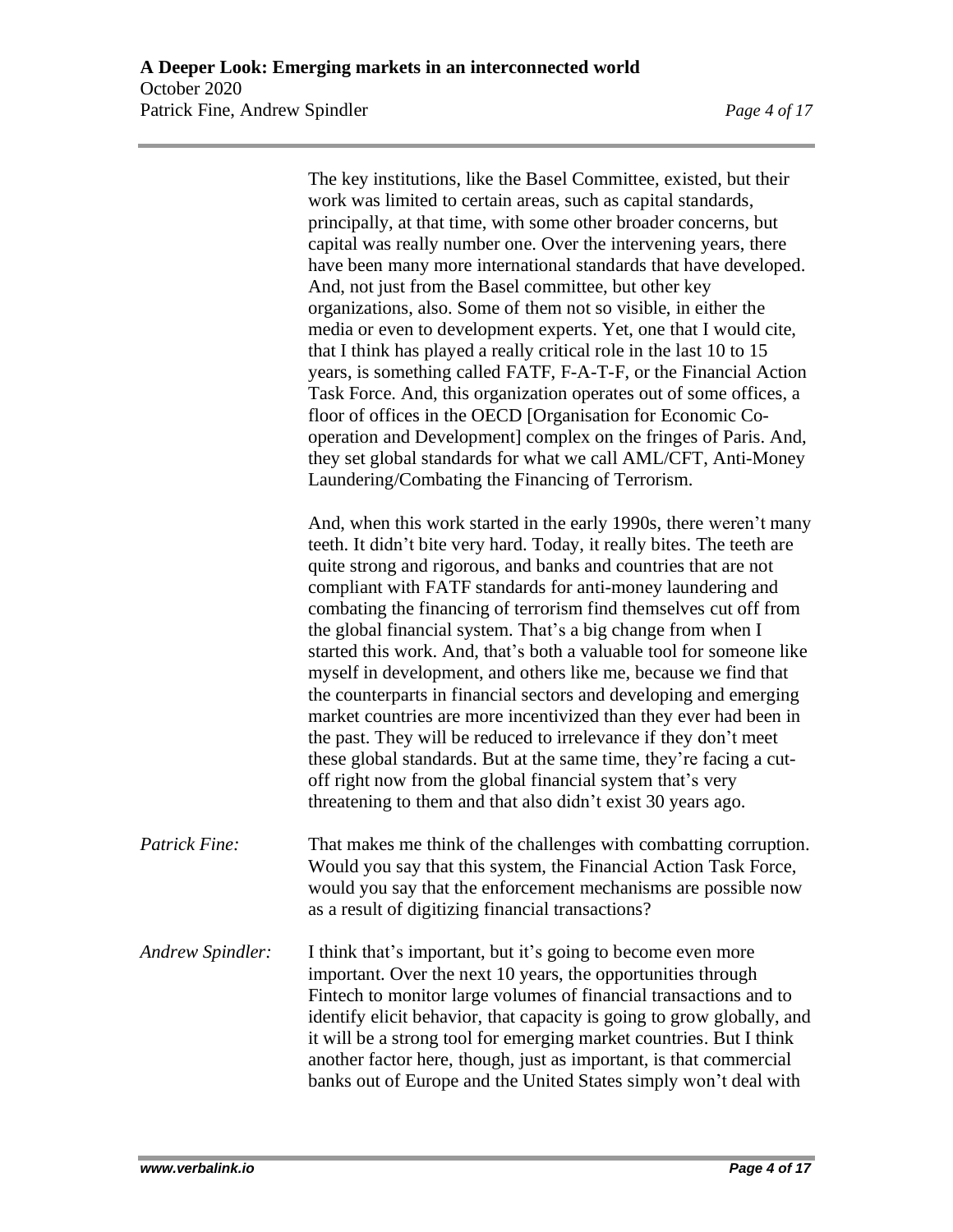|                      | banks in Africa, South Asia, other parts of the developing world, if<br>they don't meet the FATF standards.                                                                                                                                                                                                                                                                                                                                                                                                                                                                                                                                                                           |
|----------------------|---------------------------------------------------------------------------------------------------------------------------------------------------------------------------------------------------------------------------------------------------------------------------------------------------------------------------------------------------------------------------------------------------------------------------------------------------------------------------------------------------------------------------------------------------------------------------------------------------------------------------------------------------------------------------------------|
|                      | And, this is quite threatening to these banks.                                                                                                                                                                                                                                                                                                                                                                                                                                                                                                                                                                                                                                        |
| Patrick Fine:        | Are those standards in force right now?                                                                                                                                                                                                                                                                                                                                                                                                                                                                                                                                                                                                                                               |
| Andrew Spindler:     | Yes, they are.                                                                                                                                                                                                                                                                                                                                                                                                                                                                                                                                                                                                                                                                        |
| Patrick Fine:        | So, the banks have to comply with them right now?                                                                                                                                                                                                                                                                                                                                                                                                                                                                                                                                                                                                                                     |
| Andrew Spindler:     | Yes. And, they're rigorous. And, most banks in developing<br>countries are not fully compliant. Most countries are not fully<br>compliant. And, another fact in this system is that FATF now does<br>mutual evaluations that are conducted on every major country in<br>the world today, on a schedule of a certain number per year. And,<br>if a country performs poorly on a mutual evaluation, then it's likely<br>to see its access to the global financial system severely curtailed, if<br>not cut off, with profound implications for capital flows into that<br>country, for the development of key economic sectors, say sectors<br>that are involved in imports or exports. |
|                      | If you don't have access to dollars, which you need the<br>international financial system to provide, then whole sectors that<br>need dollars can't flourish.                                                                                                                                                                                                                                                                                                                                                                                                                                                                                                                         |
| Patrick Fine:        | Sure. If your financial system is not permitted to interact with the<br>world economic order, then you can't really function as a modern<br>country.                                                                                                                                                                                                                                                                                                                                                                                                                                                                                                                                  |
| Andrew Spindler:     | Exactly.                                                                                                                                                                                                                                                                                                                                                                                                                                                                                                                                                                                                                                                                              |
| <b>Patrick Fine:</b> | This speaks to the growing sophistication of financial systems and<br>to the growing integration of financial systems at a global level.<br>With the trends that we see now, do you think that level of<br>integration and that growing sophistication, do you see that as a<br>continuing trend, or do you think there will be pushback against it?                                                                                                                                                                                                                                                                                                                                  |
| Andrew Spindler:     | I think it's a continuing trend. A broader trend here that's affected<br>everything is the way the world has shrunk. It's a much smaller<br>place today. We're all so interdependent.                                                                                                                                                                                                                                                                                                                                                                                                                                                                                                 |
|                      | A country can't just cut itself off from the global economy, the<br>global financial system, or frankly, the global anything. The                                                                                                                                                                                                                                                                                                                                                                                                                                                                                                                                                     |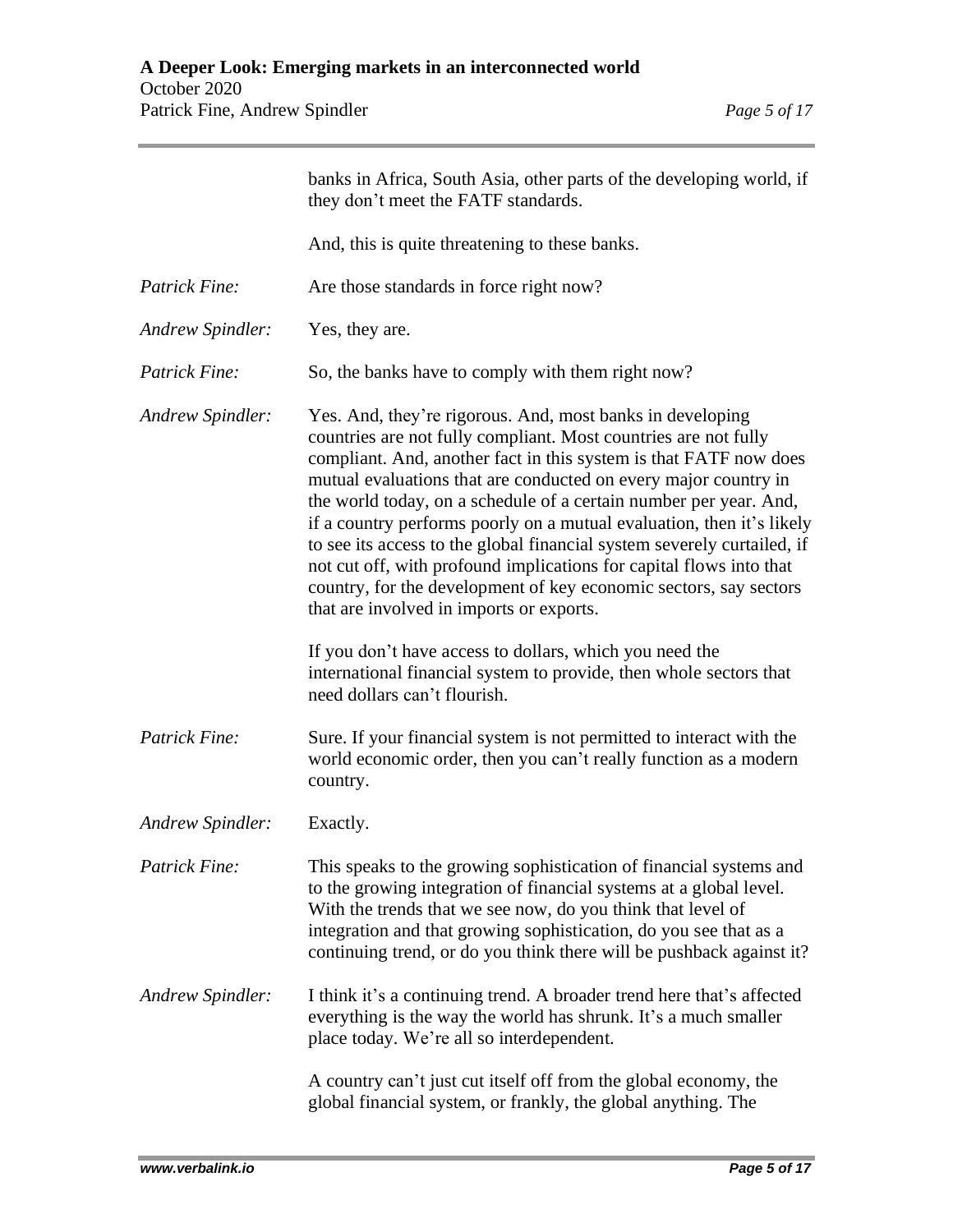| Page 6 of |
|-----------|
|           |

|                      | pandemic is evidence of that. It's not just disease that can flow<br>rapidly around the world in almost a matter of minutes or days, but<br>information flows, financial flows. The speed of communication<br>has accelerated so much over the last 20 to 30 years. And, the cost<br>of being cut off is higher now, also.                                                                                                                                                                                                                                                                                                                                                                                                                                                                                                                                                                       |
|----------------------|--------------------------------------------------------------------------------------------------------------------------------------------------------------------------------------------------------------------------------------------------------------------------------------------------------------------------------------------------------------------------------------------------------------------------------------------------------------------------------------------------------------------------------------------------------------------------------------------------------------------------------------------------------------------------------------------------------------------------------------------------------------------------------------------------------------------------------------------------------------------------------------------------|
| <b>Patrick Fine:</b> | I can see that no country is going to want to be cut off from the<br>global financial system. But at the same time, I do see politics<br>developing in many countries around the world moving in a<br>direction that puts more emphasis on sovereignty. If you look at<br>Brexit, that would be an example of a country that says we don't<br>want to be governed by global standards, we'll set our own<br>standards.                                                                                                                                                                                                                                                                                                                                                                                                                                                                           |
|                      | If you look at the U.S.'s position vis a vis the World Trade<br>Organization [WTO], the U.S. is saying, we're not going to be<br>governed by the WTO, and is looking at extricate itself from that<br>global governance mechanism. Do you see any similar trends<br>within finance?                                                                                                                                                                                                                                                                                                                                                                                                                                                                                                                                                                                                              |
| Andrew Spindler:     | One result of stronger AML/CFT standards in just the United<br>States has been the imposition of very large fines on American<br>banks and other large banks operating in the United States if they<br>violate our AML/CFT rules, or if they violate U.S. sanctions. Some<br>of them have been as large as [US] \$5 billion to \$10 billion on a<br>bank. Virtually every major bank you can think of has suffered<br>fines in the billions of dollars for various things.                                                                                                                                                                                                                                                                                                                                                                                                                       |
|                      | But noncompliance with AML/CFT, noncompliance with U.S. or<br>international sanctions, those are key reasons why banks have<br>suffered these fines. When these banks then look out at, say, sub-<br>Saharan Africa or South Asia, and evaluate their correspondent<br>banking relationships, which are the links that these countries have<br>to dollar clearing in the United States, to the global financial<br>system, they lose interest very fast. The financial benefit of those<br>relationships is small compared to the risk of another gigantic fine.<br>So, most of the large banks have very quietly pulled back from<br>emerging market countries in their international financial dealings.<br>And, if you're at the other end of this, if you're a bank in an<br>emerging market country, you'll simply get a letter saying, "We're<br>no longer offering you account services." |
|                      | There won't be a reason stated. There won't be any discussion of                                                                                                                                                                                                                                                                                                                                                                                                                                                                                                                                                                                                                                                                                                                                                                                                                                 |

what you need to do to restore those relationships. You've simply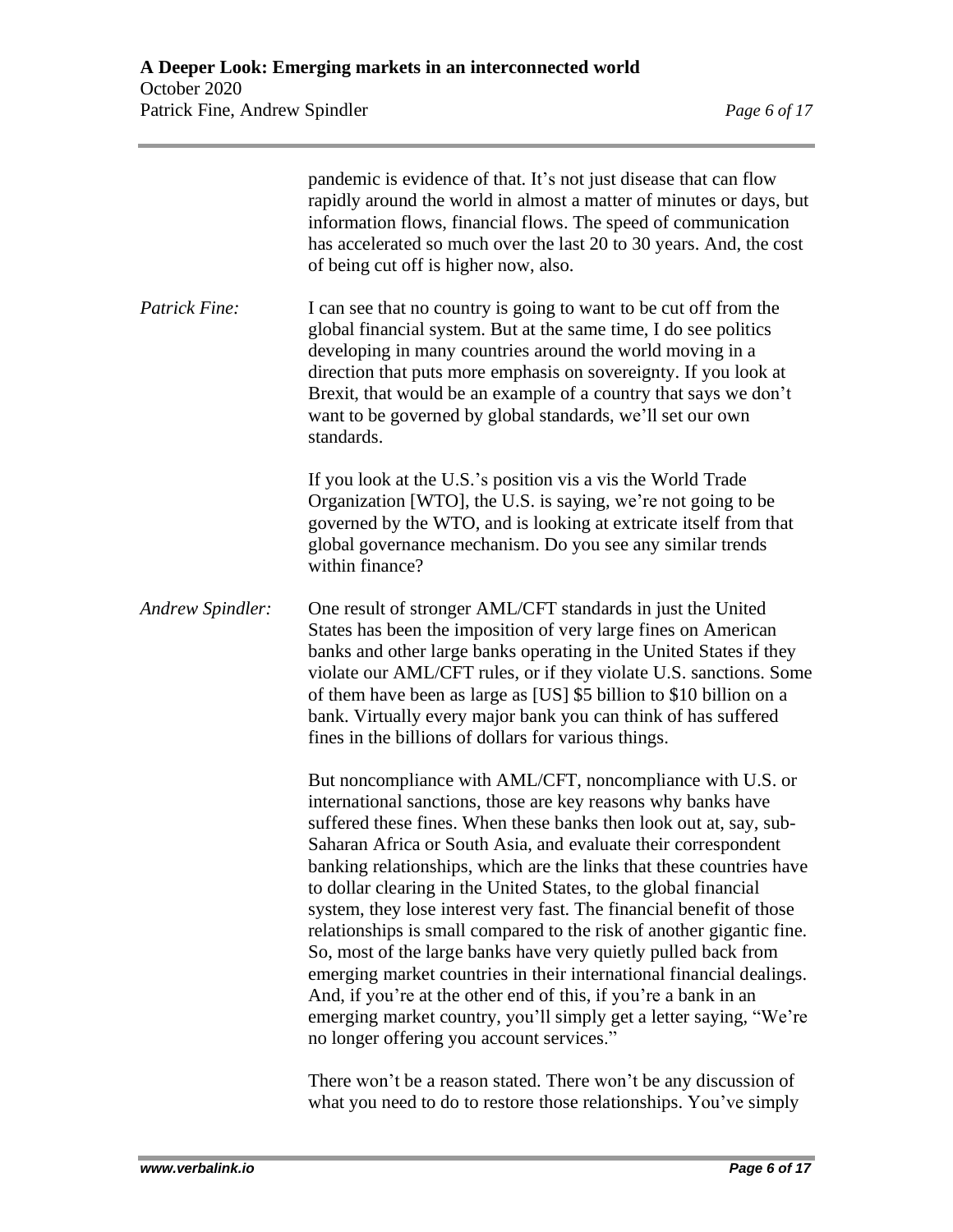|                  | lost the correspondent link. And, banks in developing and<br>emerging market countries that experience this generally don't talk<br>about it. It's embarrassing to lose your correspondent relations, but<br>this has happened to scores of countries, from Africa to the<br>Caribbean to Latin America.                                                                  |
|------------------|---------------------------------------------------------------------------------------------------------------------------------------------------------------------------------------------------------------------------------------------------------------------------------------------------------------------------------------------------------------------------|
| Patrick Fine:    | Does that usually happen at a country-wide basis, so all the<br>commercial banks in that country would be affected? Or is it a firm<br>by firm?                                                                                                                                                                                                                           |
| Andrew Spindler: | It could be both. Because the judgments that the big bank, say<br>Chase or Citi, will make will be two-tiered. They will first look at<br>the quality of supervision in the country. So, what's the<br>government doing? Is there a healthy, decent financial sector here<br>that's supervised by somebody, by a central bank, by a financial<br>intelligence unit?       |
|                  | And, then, they'll also look at what the capacity is in the specific<br>bank that is their correspondent. And, if there's a failing at either<br>level, then the respondent bank in Angola or Democratic Republic<br>of the Congo is going to get cut off.                                                                                                                |
| Patrick Fine:    | So, are you seeing a trend where, because of these more rigorous<br>standards, particularly around money laundering, and because of<br>the increasing sophistication in the global financial system in<br>general, do you see a trend where commercial banks and other<br>financial institutions in developing countries are losing their access<br>to the global system? |
| Andrew Spindler: | Absolutely.                                                                                                                                                                                                                                                                                                                                                               |
| Patrick Fine:    | That's a big trend.                                                                                                                                                                                                                                                                                                                                                       |
| Andrew Spindler: | In fact, it's already happened and it's not getting much better. And,<br>people in institutions like the IMF [International Monetary Fund]<br>are well aware of this. But it's gotten almost no coverage in the<br>media because the countries themselves don't want to discuss it.                                                                                       |
|                  | The IMF has held roundtables. They're quietly trying to<br>understand what's going on here, but more importantly, what to do<br>about it. But, this has not gotten much media attention for the<br>reasons I've stated.                                                                                                                                                   |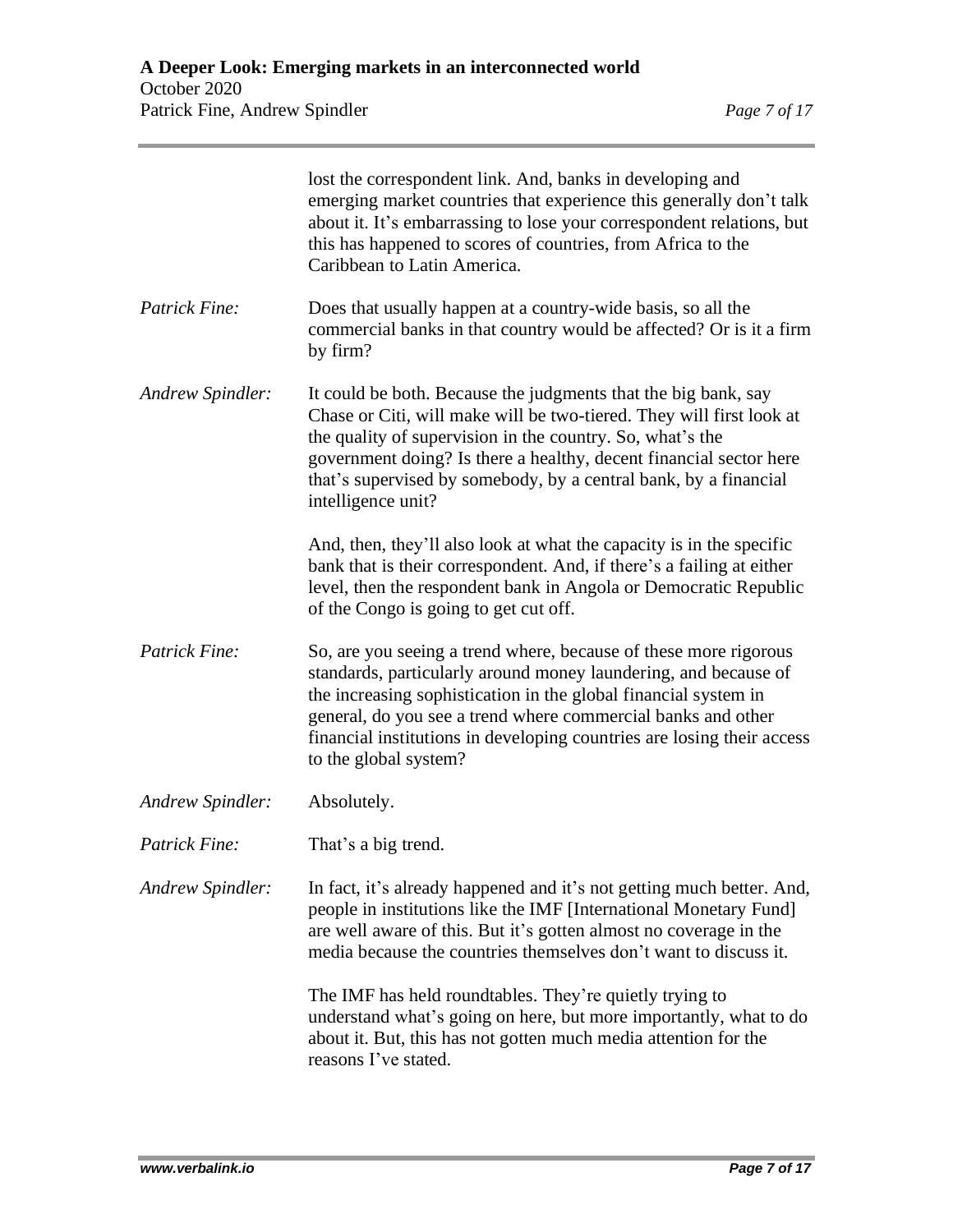| <b>Patrick Fine:</b> | So, is that resulting in a decrease in financial flows to those<br>countries that are affected?                                                                                                                                                                                                                                                                                                                                                                                                                                                                                                                                                                                                                                                                      |
|----------------------|----------------------------------------------------------------------------------------------------------------------------------------------------------------------------------------------------------------------------------------------------------------------------------------------------------------------------------------------------------------------------------------------------------------------------------------------------------------------------------------------------------------------------------------------------------------------------------------------------------------------------------------------------------------------------------------------------------------------------------------------------------------------|
| Andrew Spindler:     | To many countries, yes. They've lost a strong, reliable source of<br>dollars. I've heard in some regional FATF meetings, the Financial<br>Access Task Force regional meetings, I've heard governors and<br>deputy governors of central banks from emerging market countries<br>state that they have seen key export and import sectors in their<br>economies simply shrink as a result of the loss of access to dollars.<br>On the positive side, what is also happening is that there is a<br>growing awareness in these countries of the need to build capacity.                                                                                                                                                                                                   |
|                      | Commercial banks in countries all over the developing world are<br>more aware of what they need to do in terms of customer due<br>diligence, know your customer rules, automating their systems to<br>identify suspicious transactions, filing suspicious transaction<br>reports with the authorities. The banks are stepping up their efforts<br>in a way that never used to happen. And, governments are<br>becoming much more aware of what they need to do to have<br>rigorous rules that comply with international standards. So, out of<br>this is coming a new push to tackle corruption in emerging market<br>countries that I haven't seen before.                                                                                                          |
| <b>Patrick Fine:</b> | I'm curious about whether the loss of correspondent banking<br>relationships, and the loss of access to western financial<br>institutions and to dollars as the reserve currency, is creating an<br>opportunity for China, or whether China is stepping in and<br>establishing relationships with those countries that are losing<br>access to the western financial institutions. Does that become part<br>of the terrain of competition between the U.S., with the dollar as a<br>reserve currency, and China, which has sent signals or indications<br>that it would like its currency to be the reserve currency?                                                                                                                                                |
| Andrew Spindler:     | Yes. It is an area for competition. But it's frankly one where, at<br>least at the moment, we have a tremendous advantage. And, I<br>personally hope we don't lose it. China is offering clearing<br>services to banks around the emerging market world. But the<br>reality is that most global trade is denominated in dollars. Probably<br>over 50 percent of global trade is denominated in dollars. When<br>you look at foreign exchange reserves of the world's central banks,<br>more than 50 percent of that is denominated in dollars. When you<br>look at debt of sub-Saharan African countries, probably 90 percent<br>of that is denominated in dollars. The renminbi [the official<br>currency of China] is down in the 2 percent range. So, the Chinese |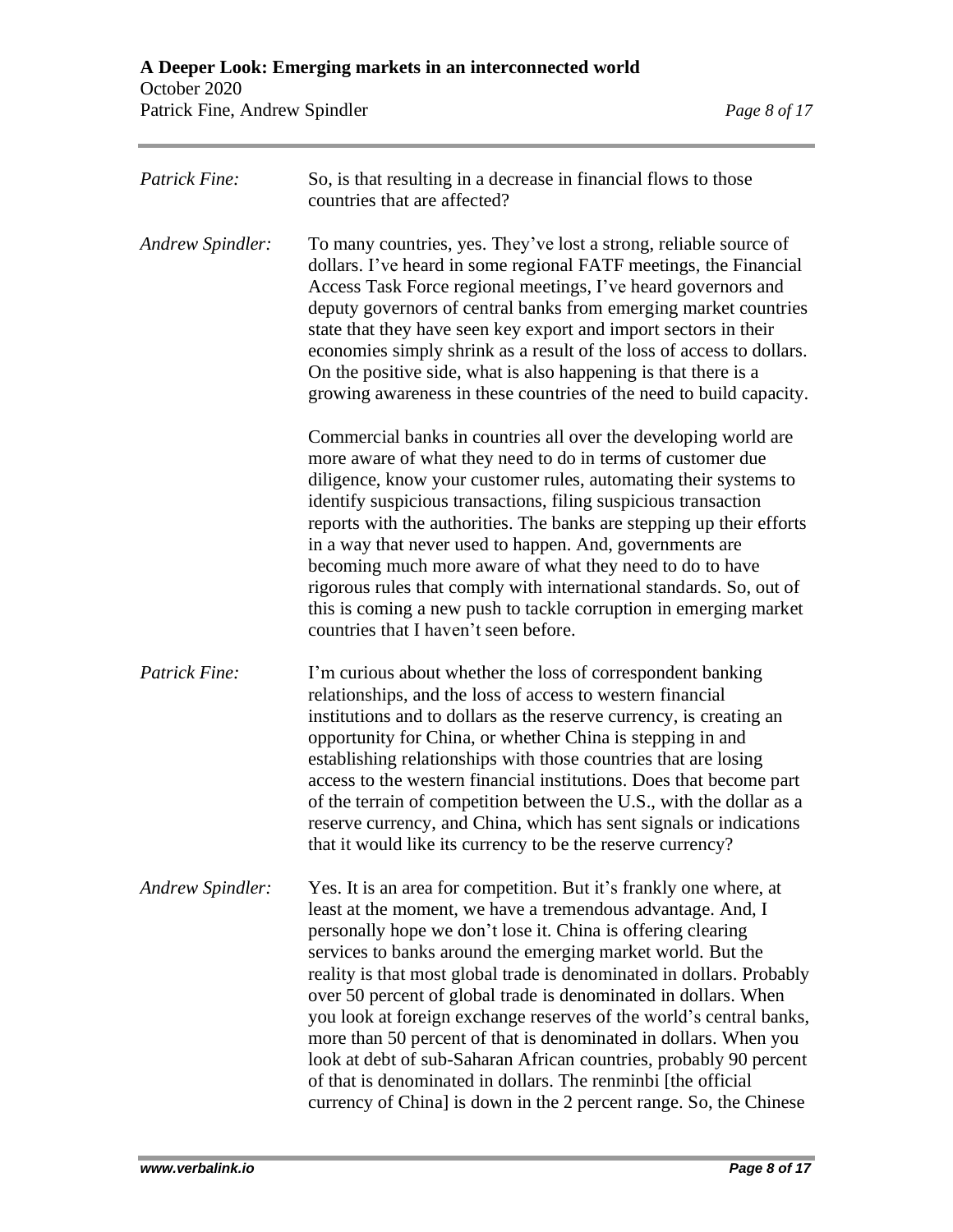|                         | may want to assume a greater role. But, the way that world trade<br>functions today is so dominated by the U.S. dollar, it gives our<br>country and our system, frankly, a great advantage, but one that we<br>shouldn't use in a heavy-handed way. If we do use it in a heavy-<br>handed way, say by imposing sanctions aggressively on countries<br>as a means of cutting them off from the global economy, then<br>we're going to increase the search all over the world to get away<br>from the dollar and to get away from that kind of U.S. influence.<br>And, we will bring about our own demise if we're insensitive to<br>the implications here. |
|-------------------------|-----------------------------------------------------------------------------------------------------------------------------------------------------------------------------------------------------------------------------------------------------------------------------------------------------------------------------------------------------------------------------------------------------------------------------------------------------------------------------------------------------------------------------------------------------------------------------------------------------------------------------------------------------------|
| Patrick Fine:           | Some people predict that as China continues to grow — and it's<br>now the second biggest economy in the world — and some project<br>it will be the biggest economy in the world before too long and<br>will surpass the U.S. just in terms of its GDP [gross domestic<br>product] — that there will emerge two reserve currencies and<br>you'll have competing reserve currencies and that the period of the<br>dollar hegemony will come to an end. Do you see that as a trend in<br>the future?                                                                                                                                                         |
| <b>Andrew Spindler:</b> | I think it could be in the long-term future. I don't see that<br>happening anytime soon given the incredible dominance of the<br>U.S. dollar in trade flows, in debt, in global FX [foreign exchange]<br>reserves. The renminbi is again very, very small. It's in the 2 to 5<br>percent range in all of those measures at the moment. But we<br>should be careful and we should be thinking long term.                                                                                                                                                                                                                                                   |
|                         | I guess one of the things, Patrick, I'm arguing is against a heavy-<br>handed use of financial sanctions that take advantage of the<br>dominant role of the dollar as a way of achieving our ends around<br>the world. It may work in the short run, but it won't work in the<br>long run.                                                                                                                                                                                                                                                                                                                                                                |
| Patrick Fine:           | Right. I have to ask you about the impact of COVID on financing<br>in frontier and emerging markets. So, we've now entered into a<br>period of global recession. And, many people talk about this as the<br>worst worldwide recession since the 1930s. Looking out across the<br>next 24 months, what do you see happening in terms of financial<br>markets in developing countries?                                                                                                                                                                                                                                                                      |
| <b>Andrew Spindler:</b> | Well, the picture is very clouded right now. The short answer is<br>that I don't know, but I don't think anyone knows.                                                                                                                                                                                                                                                                                                                                                                                                                                                                                                                                    |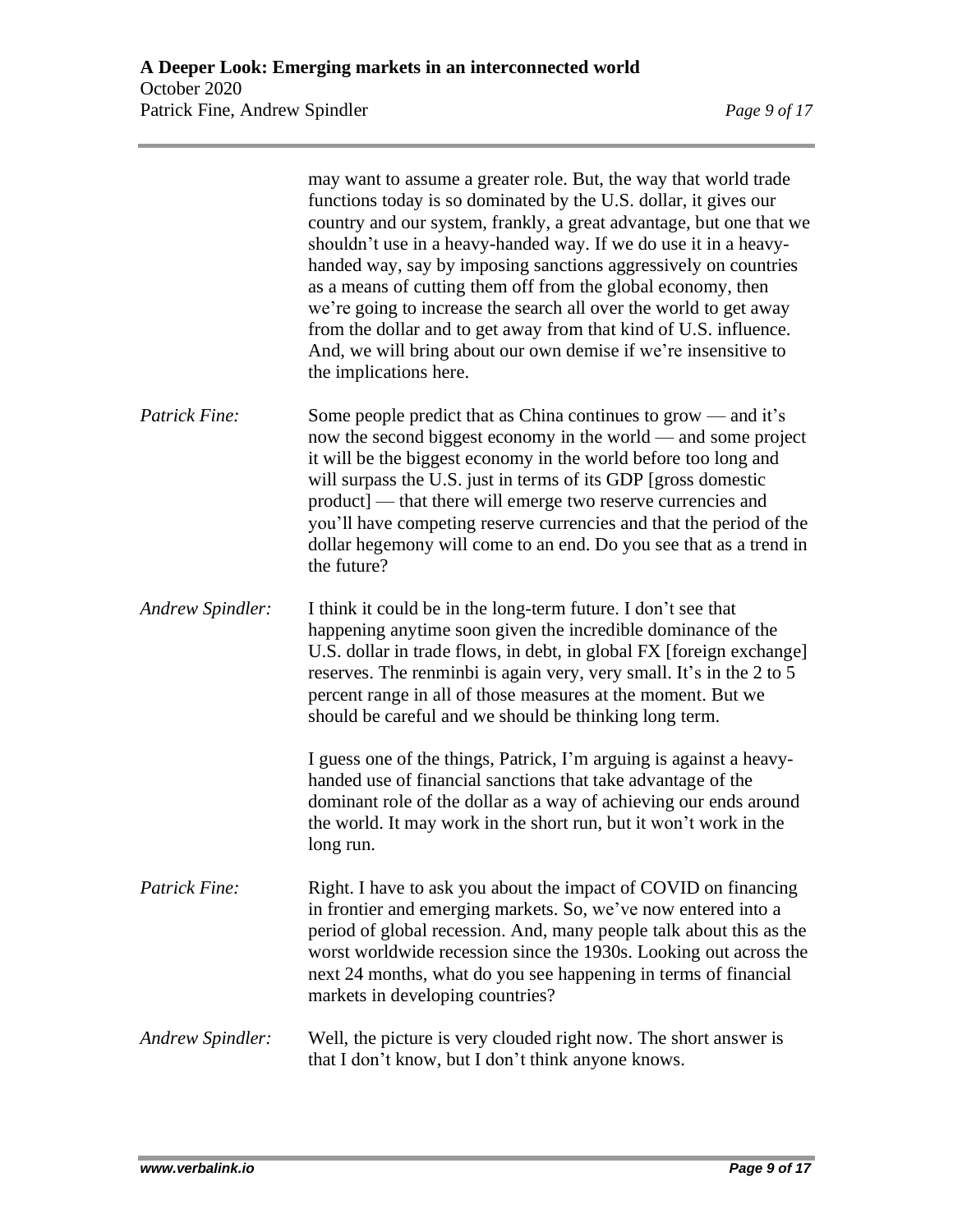|                         | I think the outcomes are uncertain here. So far, the effect on the<br>emerging market world across the board has been devastating. For<br>this year, the IMF projects a decrease of more than 3 percent in the<br>GDP growth rates of emerging market countries. This is the worst<br>performance on record for the developing and emerging market<br>world.             |
|-------------------------|--------------------------------------------------------------------------------------------------------------------------------------------------------------------------------------------------------------------------------------------------------------------------------------------------------------------------------------------------------------------------|
| Patrick Fine:           | And, before this, they had been growing in the around 6 percent.                                                                                                                                                                                                                                                                                                         |
| Andrew Spindler:        | And, even in the global financial crisis, there was still a growth<br>rate of between 2 and 3 percent. So, this is really devastating.                                                                                                                                                                                                                                   |
| Patrick Fine:           | During the 2008 financial crisis, its impact was somewhat muted in<br>developing countries because they weren't as exposed financially.                                                                                                                                                                                                                                  |
| <b>Andrew Spindler:</b> | Absolutely. Yes. You're right. I totally agree with you.                                                                                                                                                                                                                                                                                                                 |
| Patrick Fine:           | So, do you think a similar phenomenon will occur where they may<br>be able to weather this economic crisis better than the affluent<br>countries? Or will it be just the opposite?                                                                                                                                                                                       |
| Andrew Spindler:        | No. I think it's going to be much harder for them, because many of<br>those countries that were not so integrated 10 years ago are much<br>more integrated now. They draw a lot of strengths from that<br>integration, but they also are more vulnerable. That's the dialectic<br>in this.                                                                               |
| Patrick Fine:           | And, the other thing is that affluent countries have been able to<br>pump trillions of dollars into their economies, primarily through<br>the financial system, to keep their economies afloat to sustain<br>consumer demand, whereas developing countries, especially if<br>financial flows worldwide are slowing down, they don't have the<br>same ability to do that. |
| Andrew Spindler:        | Exactly. I totally agree with you that that is the case. Think of all<br>the factors that are working against the typical emerging market<br>country. The government in each of these countries has tried to<br>shut the economy down. I mean, that's one of the only things you<br>can do.                                                                              |
|                         | To some degree, you've got to decrease social interaction and<br>economic interaction. So, that's a direct hit, but on top of that,<br>because of the decline in economic activity of the industrial world,<br>there's a lower demand for goods coming out of the emerging                                                                                               |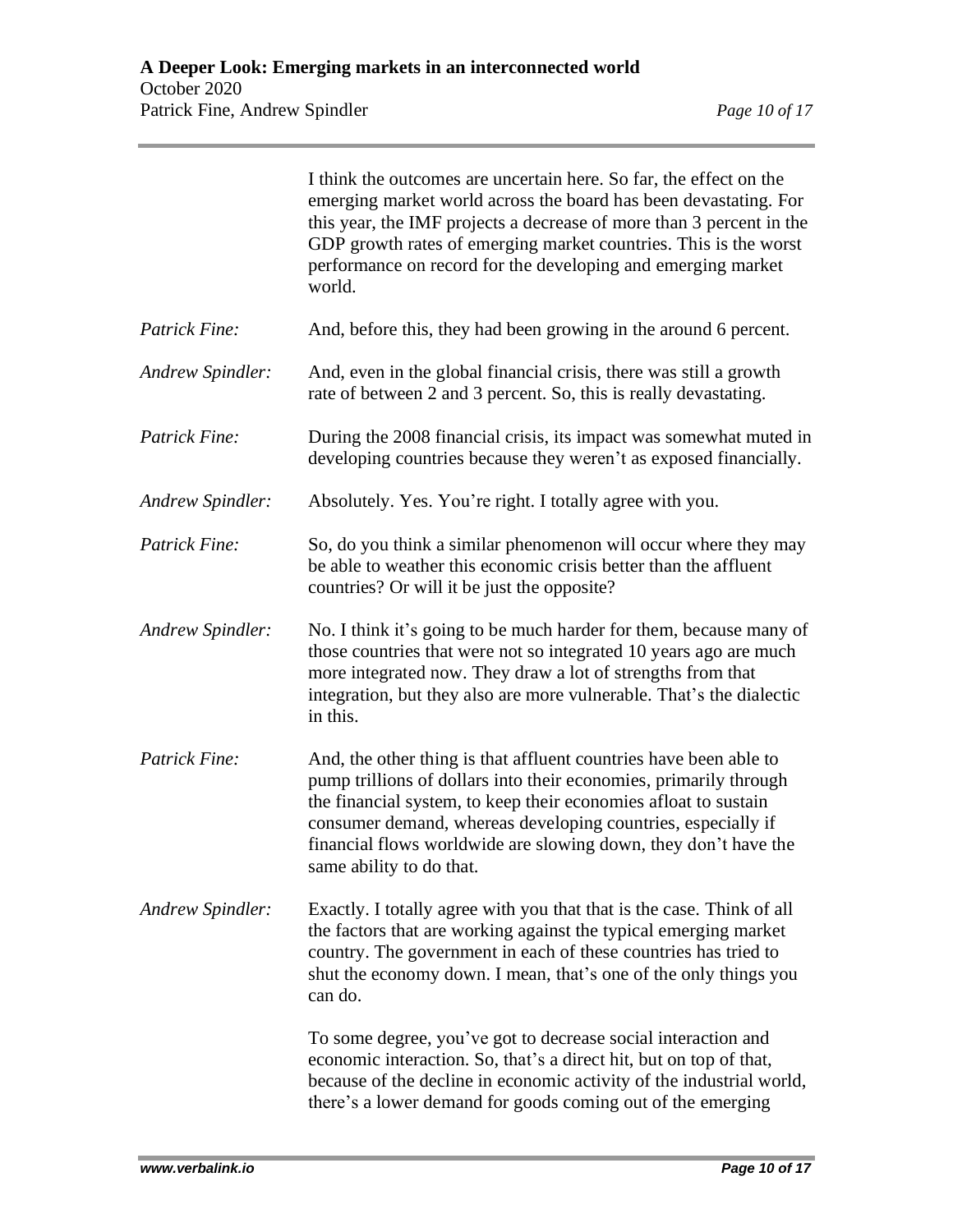|                  | market countries, commodities or anything they're exporting.<br>Many of these countries depend on tourism. Well, that has<br>evaporated. Many more countries depend on remittances.<br>Remittance flows reflecting all of these factors have shrunk<br>dramatically going into countries, whether it's a Tajikistan or a<br>Somalia. They're all suffering from kind of a multifactor hit,<br>compared to principally a direct hit that the United States or North<br>America and Europe have suffered.                                                        |
|------------------|----------------------------------------------------------------------------------------------------------------------------------------------------------------------------------------------------------------------------------------------------------------------------------------------------------------------------------------------------------------------------------------------------------------------------------------------------------------------------------------------------------------------------------------------------------------|
| Patrick Fine:    | When we get to a post-pandemic place, let's say that that is<br>sometime next fall, fall of 2021, where economic activity, social<br>gatherings, things like travel, leisure travel, the demand for that<br>picks up and it's permissible again — do you think that the<br>countries that are being so badly affected now by the economic<br>downturn will also have a V-shaped bounce back? Or do you see it<br>as looking different?                                                                                                                         |
| Andrew Spindler: | There's quite a range of performance across the emerging market<br>world now. And, I think that will continue to be reflected in the<br>trends a year-and-a-half from now. But, for example, China and<br>Vietnam are doing pretty well. Countries that have gotten on top of<br>the health crisis are faring better in the economic crisis. The<br>countries that have not gotten on top of the health crisis, and in the<br>emerging market world that would include Brazil, South Africa,<br>India, that they've suffered phenomenal economic contractions. |
|                  | I mean, in India in one quarter, there was nearly a 25 percent<br>contraction of the economy. In Indonesia, in the second quarter, it<br>was at least 5 percent. And, if you multiply that over a year, then<br>that's 20 percent.                                                                                                                                                                                                                                                                                                                             |
| Patrick Fine:    | Right.                                                                                                                                                                                                                                                                                                                                                                                                                                                                                                                                                         |
| Andrew Spindler: | So, getting on top of the health crisis is I think the number one step<br>to addressing the economic crisis. That will play out in the<br>recoveries.                                                                                                                                                                                                                                                                                                                                                                                                          |
| Patrick Fine:    | I want to ask you about impact investing. So, we're very interested<br>in impact investing and social enterprise as part of the engine of<br>growth. Do you see the movement around social enterprises and<br>the impact investment movement to provide capital to those<br>enterprises as being significant?                                                                                                                                                                                                                                                  |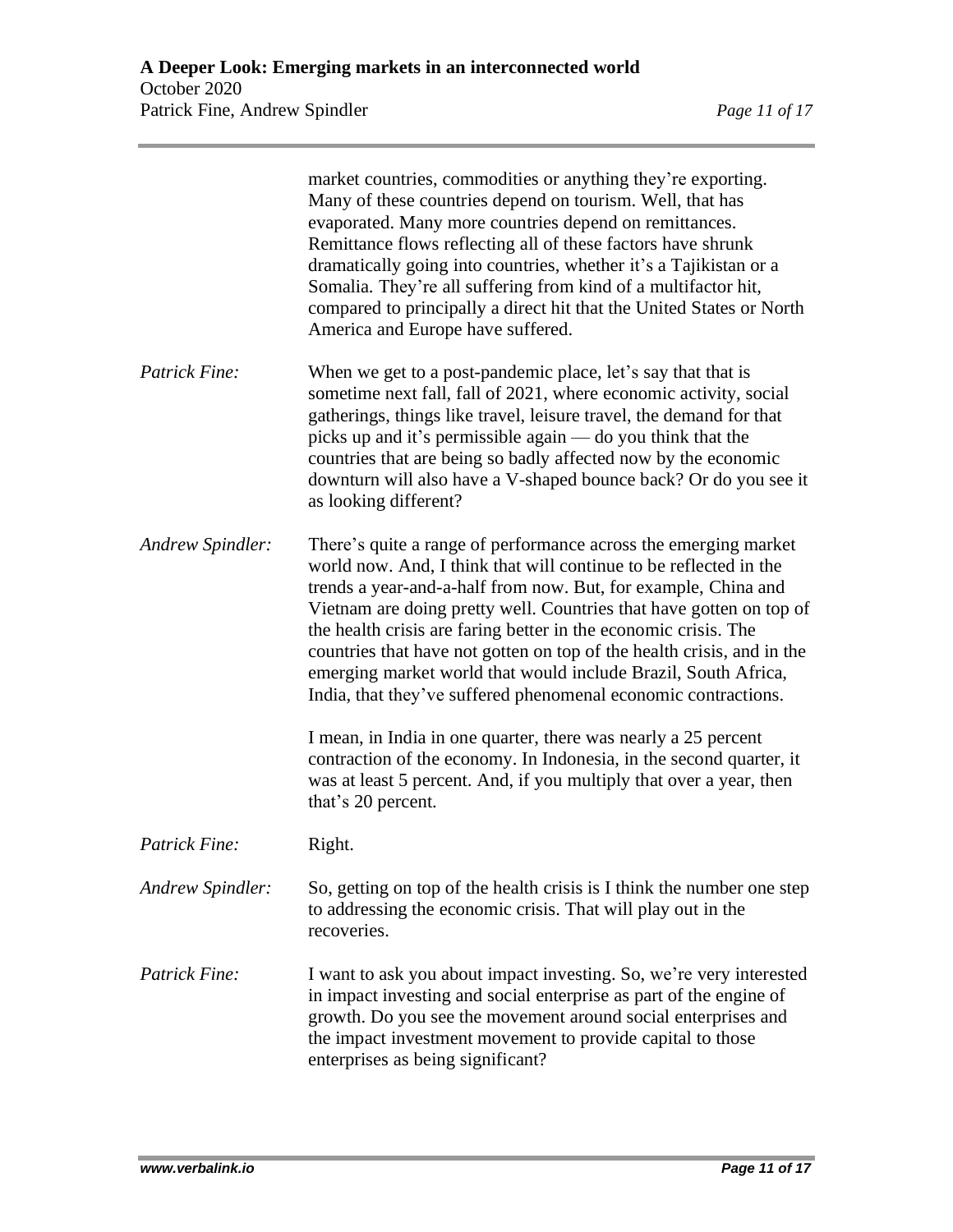| Andrew Spindler: | In certain regions, it's starting to become significant, and I think<br>it's really important, specifically North Africa, across Morocco, in<br>Algeria, in Tunisia.                                                                                                                                                                                                                                                                                                                                                                                                                                                                                                                                                                                                                                                                                                                         |
|------------------|----------------------------------------------------------------------------------------------------------------------------------------------------------------------------------------------------------------------------------------------------------------------------------------------------------------------------------------------------------------------------------------------------------------------------------------------------------------------------------------------------------------------------------------------------------------------------------------------------------------------------------------------------------------------------------------------------------------------------------------------------------------------------------------------------------------------------------------------------------------------------------------------|
|                  | There's a lot of very focused private equity investing, impact<br>investing, in particular types of companies that can create<br>tremendous social benefit, [like] gazelles, which are a type of<br>startup that has the potential to create inordinately large numbers<br>of jobs. So, they're in certain sectors where the job creation<br>potential is even greater than for an ordinary SME (small and<br>medium-sized enterprises). And, we've been quite involved in that<br>type of work, setting up incubators and helping to train people in<br>these companies. We have a whole program on impact finance in<br>Tunisia that has just been renewed and it's been very valuable<br>there. So, in certain regions, I think this work has taken off, and we<br>ought to be trying to do more of it everywhere. It could have a<br>positive impact anywhere if it gets off the runway. |
| Patrick Fine:    | Right. The trends that are going to shape the future in financing for<br>development really are going to be shaped by the COVID<br>pandemic.                                                                                                                                                                                                                                                                                                                                                                                                                                                                                                                                                                                                                                                                                                                                                 |
| Andrew Spindler: | It's certainly playing a major role, but there are other underlying<br>trends and the pandemic is interacting with all of them to some<br>degree. One is the way the world has shrunk. Well, the pandemic is<br>a powerful illustration of that. But, another trend that we haven't<br>talked about yet that I want to mention, that I think is quite<br>important in development as I think about the future of<br>development — the role of growing income disparities around the<br>world, combined with the growing awareness of those income<br>disparities. You know, over the last 40 to 50 years, we've seen a<br>phenomenal development across the emerging market world that<br>has reflected globalization and has pulled hundreds of millions of<br>people out of poverty.                                                                                                       |
|                  | Many emerging market countries have accumulated significant<br>wealth. But, as they've done that, the disparities between the most<br>wealthy and the largely poor remaining population have grown. In<br>the most successful cases, middle classes have started to develop.<br>And, I think that's really critical for success in this area. But, the<br>income disparities are growing. Awareness of that in each of these<br>countries is growing. And, the income disparities tend to be<br>occurring within countries, not across countries. We see it in the                                                                                                                                                                                                                                                                                                                           |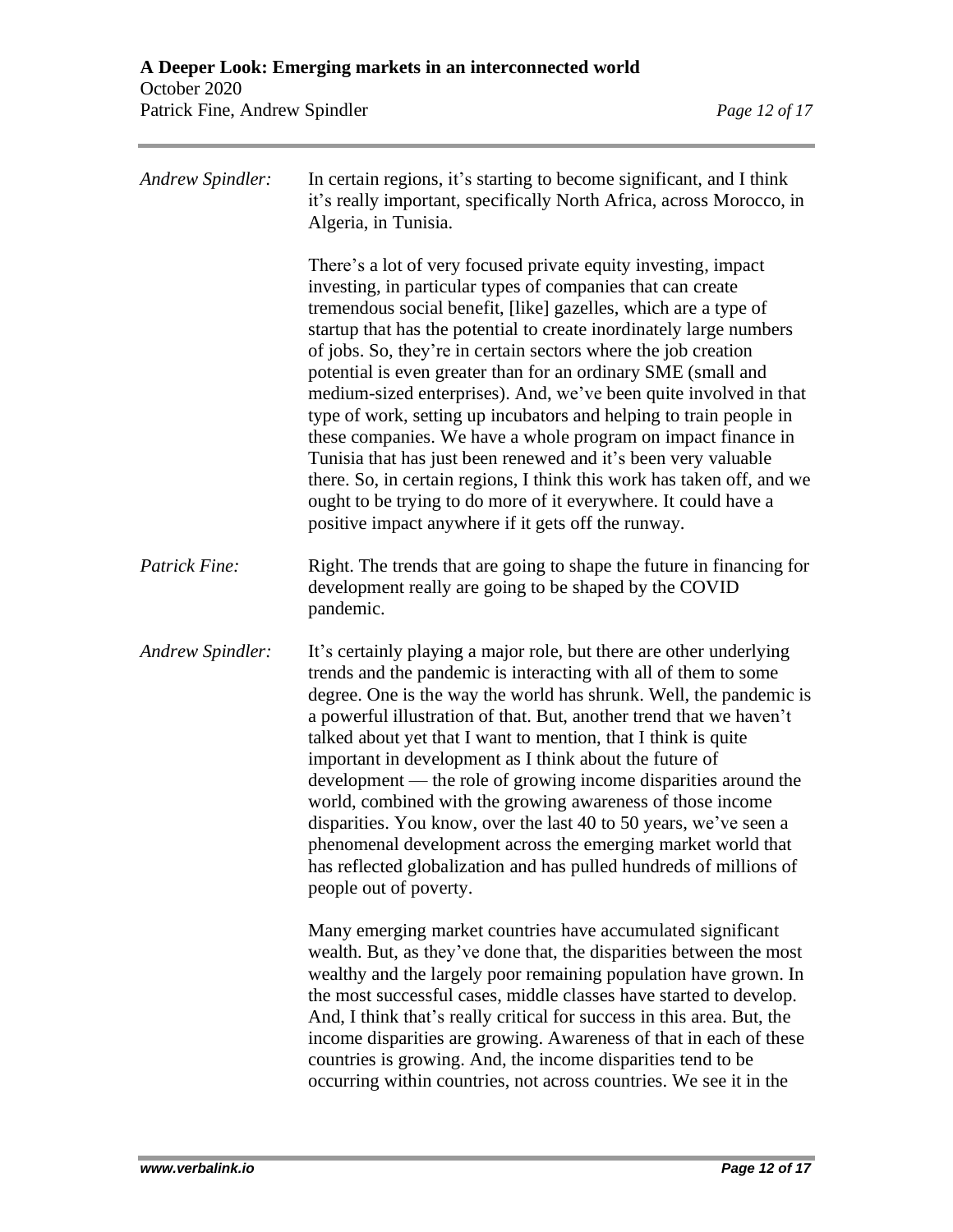|                      | United States. It's just as visible in China, or in almost any country<br>where FSVC is working.                                                                                                                                                                                                                                                                                                                                                                       |
|----------------------|------------------------------------------------------------------------------------------------------------------------------------------------------------------------------------------------------------------------------------------------------------------------------------------------------------------------------------------------------------------------------------------------------------------------------------------------------------------------|
| <b>Patrick Fine:</b> | Andy, I wonder if that is more impactful in a country like the U.S.,<br>where you have a middle class. You've had a history of upward<br>mobility. And now, the evidence and I think people's lived<br>experience shows that upward mobility has slowed down and that<br>income inequality has grown, versus a developing country where<br>they haven't had a middle class.                                                                                            |
|                      | They've had an elite and they've had the population, the mass<br>population, which is mostly poor. So, while I hear your point that<br>inequality is growing in countries as they become wealthier, that<br>might feel more familiar in some countries than it does in the U.S.<br>What do you think about that?                                                                                                                                                       |
| Andrew Spindler:     | It's certainly different in the U.S. than in a country like, say,<br>Angola. But, my sense of this is that as the wealth in emerging<br>market countries and many has grown wildly, and as corruption<br>has also grown, social dissatisfaction with it is festering just<br>beneath the surface. And, it's more visible now because of<br>technology, because of cell phones, televisions. People are more<br>aware of how each other lives.                          |
|                      | I think there is the risk of social and political turmoil, really<br>fundamental destabilizing unrest in a lot of countries, if inclusive<br>economic growth is not focused on and created in Africa and in the<br>Middle East. If we don't see more job creation because of the<br>demographics of many of these countries, the number of millions,<br>of tens of millions, of people who may not have jobs over the next<br>10 to 20 years is a recipe for disaster. |
| <b>Patrick Fine:</b> | Do you think that the COVID downturn could be the spark that<br>sets off that explosion?                                                                                                                                                                                                                                                                                                                                                                               |
| Andrew Spindler:     | Well, it's exacerbating the factors here, because job loss is very<br>great in most emerging market countries right now. So, the gap is<br>going to be greater. The number of people in distressed situations<br>who have not enough income to support their families. You know,<br>COVID-19 is absolutely worsening that situation in a lot of<br>countries.                                                                                                          |
| <b>Patrick Fine:</b> | And, some of the pressure releases are not available right now, like<br>migration. So, countries have clamped down on migration as a                                                                                                                                                                                                                                                                                                                                   |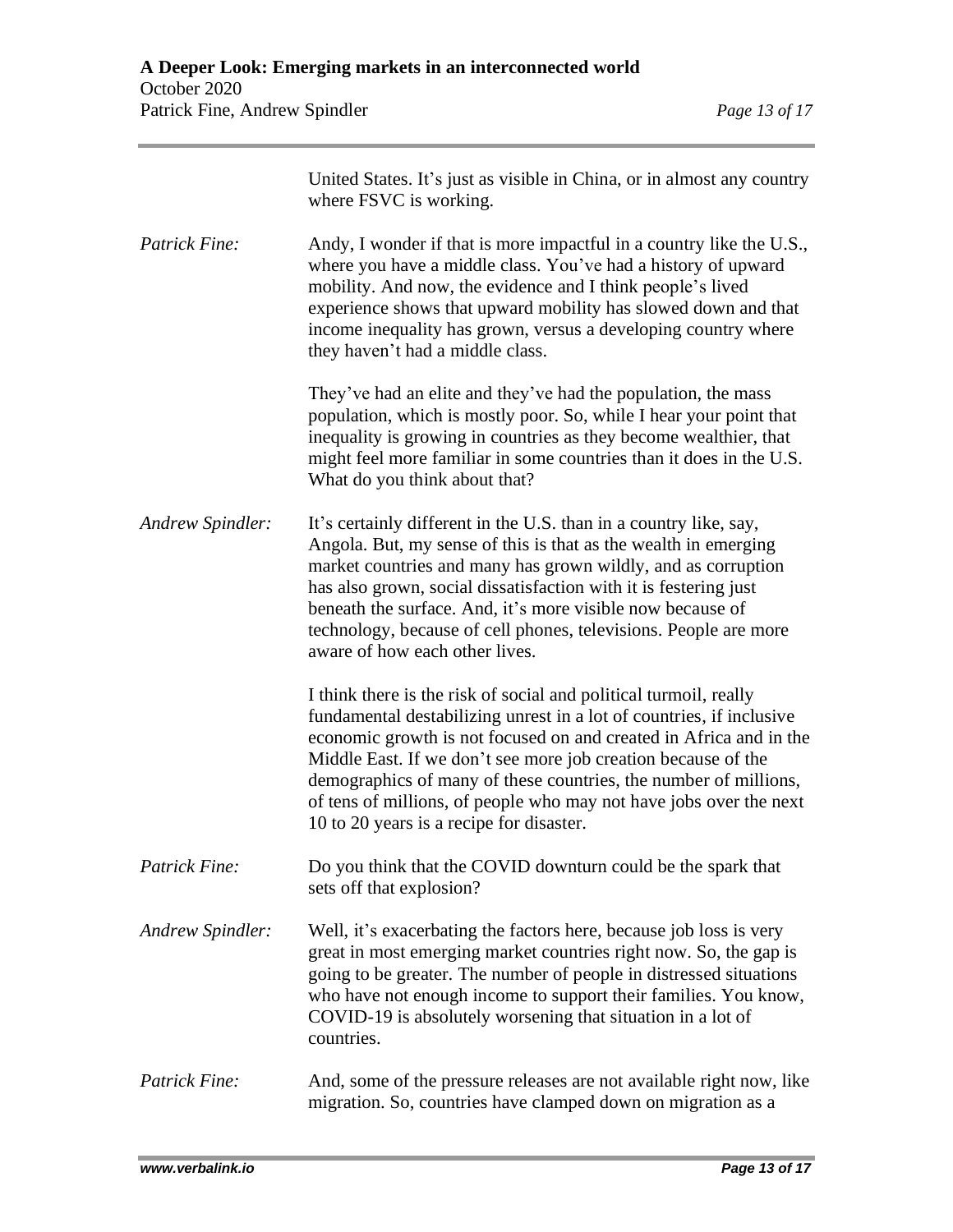|                      | public health measure. And, so that release isn't there. You just<br>have unemployed youth with no opportunities.                                                                                                                                                                                                                                                                                                                                                                                                                                                                                                     |
|----------------------|-----------------------------------------------------------------------------------------------------------------------------------------------------------------------------------------------------------------------------------------------------------------------------------------------------------------------------------------------------------------------------------------------------------------------------------------------------------------------------------------------------------------------------------------------------------------------------------------------------------------------|
| Andrew Spindler:     | From what I see, while many advanced countries don't want to let<br>migrants in, you can't stop them. This is just human will to want a<br>better life. And, if you see a better chance, a better opportunity —<br>you'll start walking, you'll swim, you'll risk your life to try to help<br>your family. And, I think the migration trends will continue. Part<br>of the solution has to be capacity building in developing and<br>emerging market countries themselves, not putting up barriers<br>around our own more highly developed economies to try to keep<br>these people out.                              |
|                      | What needs to be done to try to make the quality of life better that<br>will cause them to want to stay in their own countries? Which for<br>every other reason they probably would prefer.                                                                                                                                                                                                                                                                                                                                                                                                                           |
| Patrick Fine:        | So, when you talk to policymakers in developing countries, are you<br>hearing them share your concern with rising inequality, and are<br>you hearing viable ideas for how to address that?                                                                                                                                                                                                                                                                                                                                                                                                                            |
| Andrew Spindler:     | I can't tell you that in every case in every country we are, but in<br>some we are. And, our mode of operation is to try to identify<br>reformers in countries that really, in a courageous and thoughtful<br>way, are trying to lead their countries forward. And, we certainly<br>have found individuals like that in a number of the countries where<br>we're working, and we always have. I can think of specific<br>individuals, whether in Russia in the 1990s or early 2000s, or<br>Egypt after the Arab Spring.                                                                                               |
|                      | Most of these countries have a certain number of reform-minded<br>leaders who really are committed to trying to help make their<br>countries more functional, with more jobs, more opportunity for<br>their citizens. And, they would do anything to achieve that.                                                                                                                                                                                                                                                                                                                                                    |
| <b>Patrick Fine:</b> | So, one of the trends we've seen in this country, and I think to<br>some extent in Europe, is a move by business leaders to<br>rearticulate the role of the private sector, or the role of commercial<br>businesses, in their communities. And, last November, the business<br>round table in the U.S. published sort of a manifesto that<br>businesses needed to be concerned with stakeholders and not just<br>shareholders. And that, because of environmental concerns,<br>because of the social equity concerns that you've mentioned, and<br>also because of their bottom line in order to be a sustainable and |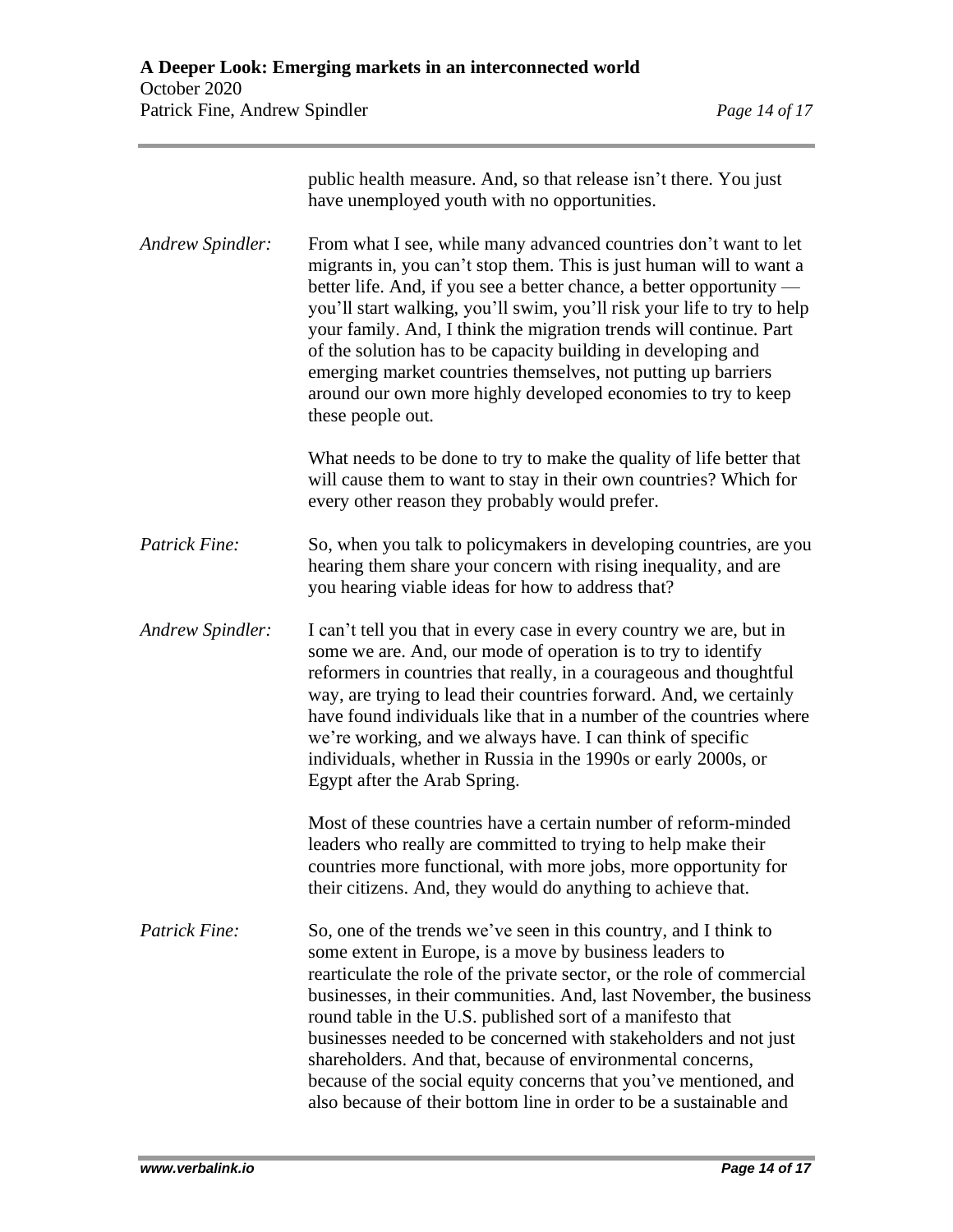|                  | prosperous business, that they have to look beyond shareholder<br>interest to what they term stakeholder interest, which was defined<br>as the interest of the people and the communities where they<br>operate. Do you see any of that thinking in the developing<br>countries where you're working? And, what's your view? There's<br>a pretty lively debate in the U.S. right now around stakeholder<br>versus shareholder interests.                                                                                                                                                                                                                                                                                                                                                                                                                                                |
|------------------|-----------------------------------------------------------------------------------------------------------------------------------------------------------------------------------------------------------------------------------------------------------------------------------------------------------------------------------------------------------------------------------------------------------------------------------------------------------------------------------------------------------------------------------------------------------------------------------------------------------------------------------------------------------------------------------------------------------------------------------------------------------------------------------------------------------------------------------------------------------------------------------------|
| Andrew Spindler: | It's a very good question, Patrick. In some ways, I think our own<br>country is an extreme case. I think we've practiced what you<br>would call shareholder capitalism in almost an extreme form over a<br>period of decades, where companies, banks at the head of the list,<br>but not limited to banks, have been obsessed with this quarter's<br>profits — you know, what are we going to show this quarter? —<br>with relatively little regard for their longer term prospects and the<br>broader social impact.                                                                                                                                                                                                                                                                                                                                                                   |
|                  | Even the impact they have on their own markets, which are their<br>bread and butter for the future. I don't see that same form of<br>capitalism ingrained in the emerging market countries where we're<br>working. But there's a lot of work to be done. And, a lot of it has<br>to come, I think, outside of the corporate sector in these countries.<br>One area of work that we're doing at FSVC - and I know at FHI<br>360 you're also working on this $-$ is helping to develop civil<br>society organizations that can be a check to make sure that social<br>concerns and social development issues are incorporated in<br>government agendas and private sector agendas. I think that's an<br>important area of work that needs to continue. Another factor I<br>would cite is governance. So much hinges on how banks and other<br>private sector companies govern themselves. |
|                  | We do a lot of work in strengthening corporate governance in the<br>emerging market world, so I think that's important. Having the<br>right agenda in government, also, that is focused on more<br>transparency, better public financial management. All these things<br>have to work together.                                                                                                                                                                                                                                                                                                                                                                                                                                                                                                                                                                                         |
| Patrick Fine:    | You've noted that, in many of the countries where FSVC works,<br>that you don't see the same extreme practice of shareholder<br>capitalism that we have here in the U.S. I wonder $-$ as private<br>investment increases and as you have equity and loan capital going<br>into countries establishing new industries and investing in<br>industries — if we're not just exporting that view of being driven<br>by quarterly profits and having the incentives that drive                                                                                                                                                                                                                                                                                                                                                                                                                |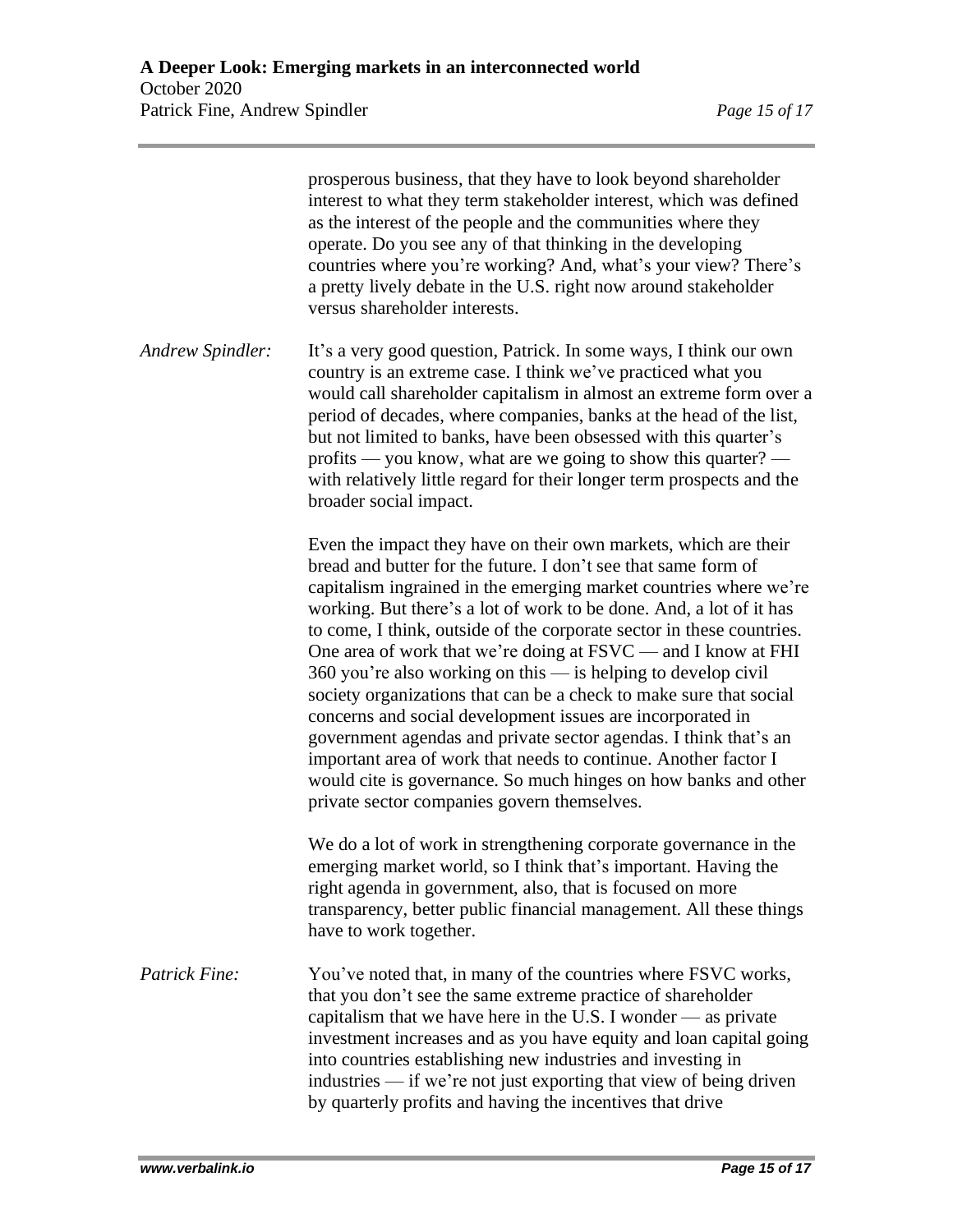|                         | management really linked to that more extreme form of<br>shareholder capitalism and returning high yields to those equity<br>holders.                                                                                                                                                                                                                                                                                                                                                                                                                                                                                                                                                                                                                     |
|-------------------------|-----------------------------------------------------------------------------------------------------------------------------------------------------------------------------------------------------------------------------------------------------------------------------------------------------------------------------------------------------------------------------------------------------------------------------------------------------------------------------------------------------------------------------------------------------------------------------------------------------------------------------------------------------------------------------------------------------------------------------------------------------------|
|                         | Do you see that at all, or do you think that the cultural<br>environments and the existing structures are strong enough to resist<br>that?                                                                                                                                                                                                                                                                                                                                                                                                                                                                                                                                                                                                                |
| Andrew Spindler:        | I think there's a risk of that. So much of the developing world<br>looks to the U.S. model as an ideal. There is a desire to copy us. I<br>mean, I've often been quite surprised by how deep the adulation of<br>the U.S. economic system is. These are certain features that really<br>shouldn't be copied. I think our private sector, and maybe all of us,<br>could do more to promote inclusive economic growth. All too<br>often, American companies — for example, our accounting firms<br>— have often participated in corruption in many developing<br>countries.                                                                                                                                                                                 |
|                         | And, you don't have to go back 10 years to see that. You can look<br>over media reports in the last 12 months to see major accounting<br>firms involved and signing off on the fictitious financial statements<br>of large emerging market companies. You know, in the particular<br>economic and social mix of many emerging market countries, I<br>think government can play an important role. But, you know, what<br>we're really talking about here now is corruption. And, how do<br>you combat corruption? Corruption is often embedded in the<br>capitalist models that many emerging market countries are<br>developing. And, that's a particular problem that's separate from<br>this shareholder-driven model of capitalism that the U.S. has. |
| <b>Patrick Fine:</b>    | So, Andy, you've talked about some trends that are very worrying<br>and that pose risks to the system and foretell big challenges ahead.<br>We've also talked about hopeful trends that foreshadow a more<br>prosperous world, more sophisticated systems, more control over<br>corruption.                                                                                                                                                                                                                                                                                                                                                                                                                                                               |
|                         | Taking everything into account, realizing that we're in the midst of<br>a global pandemic, as you look to the future, say over the next five<br>to 10 years, are you optimistic that we're on a trajectory of<br>continued progress? Or are you in the pessimist camp that we're<br>running out of options and that we have tough times ahead?                                                                                                                                                                                                                                                                                                                                                                                                            |
| <b>Andrew Spindler:</b> | Patrick, I'm optimistic. I am full of hope for the future. And, one<br>of the reasons I am is the counterparts that we're working with and                                                                                                                                                                                                                                                                                                                                                                                                                                                                                                                                                                                                                |